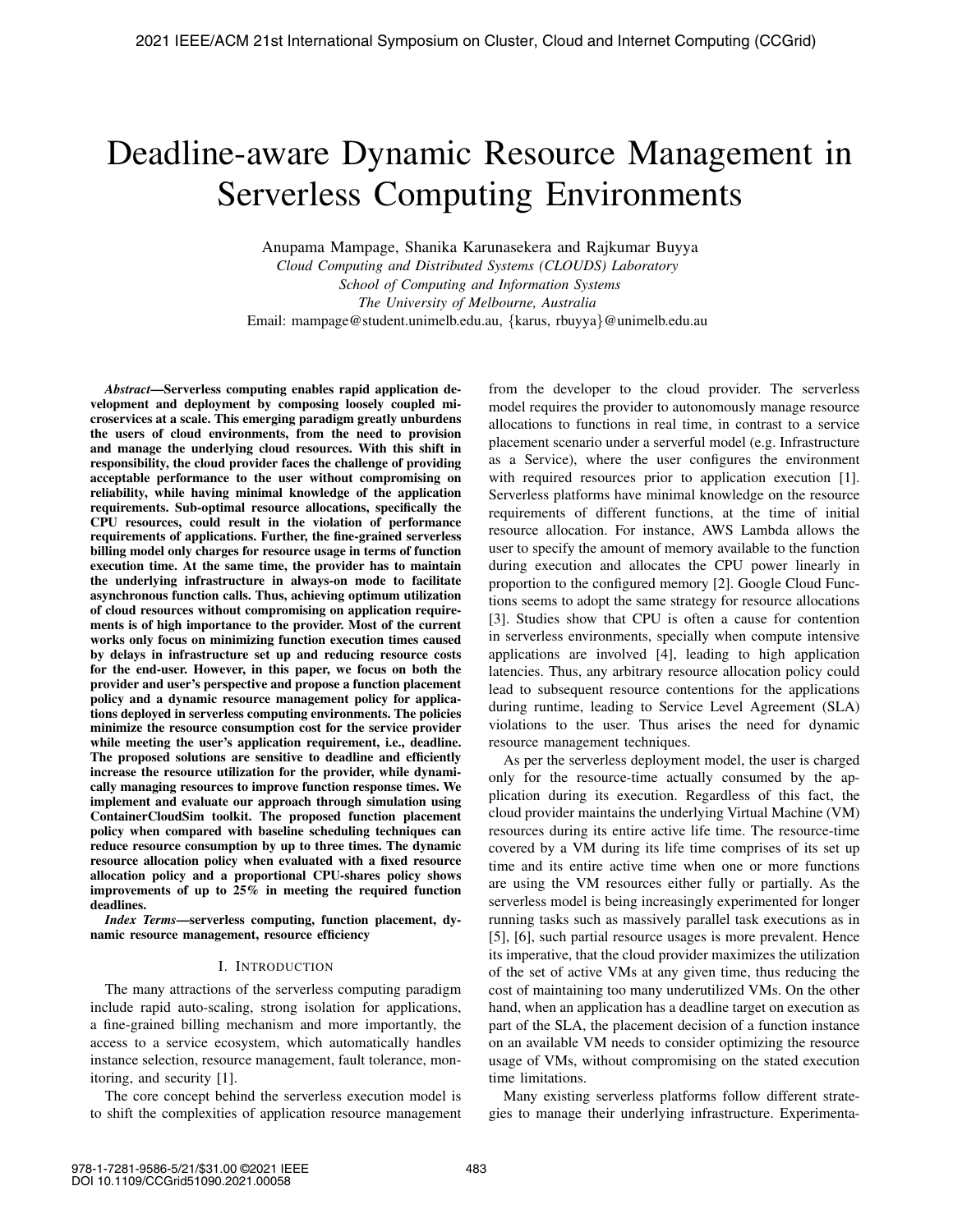tion done on AWS Lambda platform indicate that the function placement decision is currently treated as a bin packing problem to maximize VM memory utilization [7]. Azure Functions seems to try not to co-locate concurrent instances of the same function on the same VM, which indicates a spread placement approach [7]. IBM OpenWhisk uses a hash-based first-fit heuristic which aggregates application executions by function type, aimed at improving instance re-use and cache hit rate [8]. Docker Swarm employs a spread placement algorithm which tries to evenly spread tasks across the nodes in a cluster [9].

While some of the above approaches try to maximize resource utilization in function executions, they do not consider application specific details and hence could result in SLA violations, while not achieving optimal resource usages. In the literature, many works exist, which address the problem of reducing function response time to users and optimizing resource cost for the end user [10], [11], [12], [13]. However, the importance of dynamic management of allocated resources to function instances in the runtime, considering user requirements, and also the problem space of efficient resource management on the provider side have not been studied extensively.

Thus, a major challenge for the service provider under this model is to choose a suitable compute node for the function placement and allocate sufficient resources to the containerized function instance, such that the desired user requirements are met, and the cost of resources is maintained at an optimum level.

In this paper, we present a deadline-sensitive heuristic algorithm for selecting a VM for function execution, which tries to manage the VM resources efficiently in order to minimize the provider cost of maintaining the cloud infrastructure. Further, we present an approach to dynamically monitor and manage the allocated CPU resources to function instances in the runtime, targeted at meeting the user deadlines, irrespective of the initial assignment of resources. We implement our proposed policies in ContainerCloudSim [14] simulation environment and conduct experiments using real-world and synthetic traces. The experimental results show that our policies increase the efficiency of VM resources and also perform better in terms of meeting the function deadlines, as compared to baseline techniques.

The key **contributions** of our work are as follows:

1. An efficient placement algorithm for function requests, which aims to enhance VM resource efficiency.

2. A fine-grained approach to dynamically manage resource allocations to functions.

3. Implementation of our proposed policies in a simulation environment and conducting extensive experiments using both real-world and synthetic workloads.

4. Evaluation of the efficiency of our proposed solution in comparison with baseline load balancing algorithms and two resource allocation policies, namely, a fixed resource allocation policy and a cpu-shares policy in terms of VM resource usage and meeting the function deadlines.

The rest of the paper is organized as follows. Section II, highlights related research. In section III, we show the system model and formulate the scheduling problem. Section IV, presents our proposed approach. In section V, we discuss the experimental set-up and present the performance evaluation of our proposed method. Section VI concludes the paper and highlights future research directions.

## II. RELATED WORK

Serverless computing as a cloud application deployment model, is still at an early stage of being widely adopted and explored in different application domains. As such, research work referring to efficient resource management in serverless platforms are still growing and also refer to many diverse aspects. Here we focus on key research work related to application resource management in serverless platforms.

HoseinyFarahabady et al. present a QoS-aware resource allocation controller for serverless platforms [15]. The scheduler aims to dynamically scale resources by predicting the future rate of incoming events using a closed-loop model predictive mechanism. Although the controller tries to maintain a healthy CPU utilization level at each host, specific focus is not given to using application level details to minimize provider cost. Overall this work addresses the challenge of the initial placement of functions, but the handling of sub-optimum resource allocations is not discussed.

A package-aware scheduler is proposed by Abad et al. [11] for serverless functions. The objective is to reduce the cold start latency by assigning functions requiring similar packages to the same node. The efficiency of this model could be affected by functions having multiple, large package dependencies. Further, this model ignores workload characteristics other than the package requirements and does not focus on optimizing cloud resource usage.

Stein et al. [10] present a non-cooperative resource allocation heuristic which tries to predict the number of function instances required to keep the request waiting time below a chosen threshold. This work considers container re-use and pre-warming of containers to reduce response times. Meeting any function specific user requirements has not been focused on, in the proposed approach.

Mahmoudi et al. [16] present a function placement algorithm which uses a machine learning based approach for selecting the VM for a new function invocation, so as to reduce operational cost to the user. They explore a predictive performance model which tries to predict the normalized performance for any workload when deployed to a specific VM. Their approach takes in to account the nature of the workload such as CPU, disk or memory intensiveness in making its decision. The model requires a profiling step each time a new function is deployed in the platform.

A latency-aware function scheduler is presented by Suresh et al. [4]. Their model is focused on dynamically adjusting cpu-shares [17] of containers based on the latency degradation to each application type as a whole. The greedy algorithm presented for VM scaling results in reduced number of VMs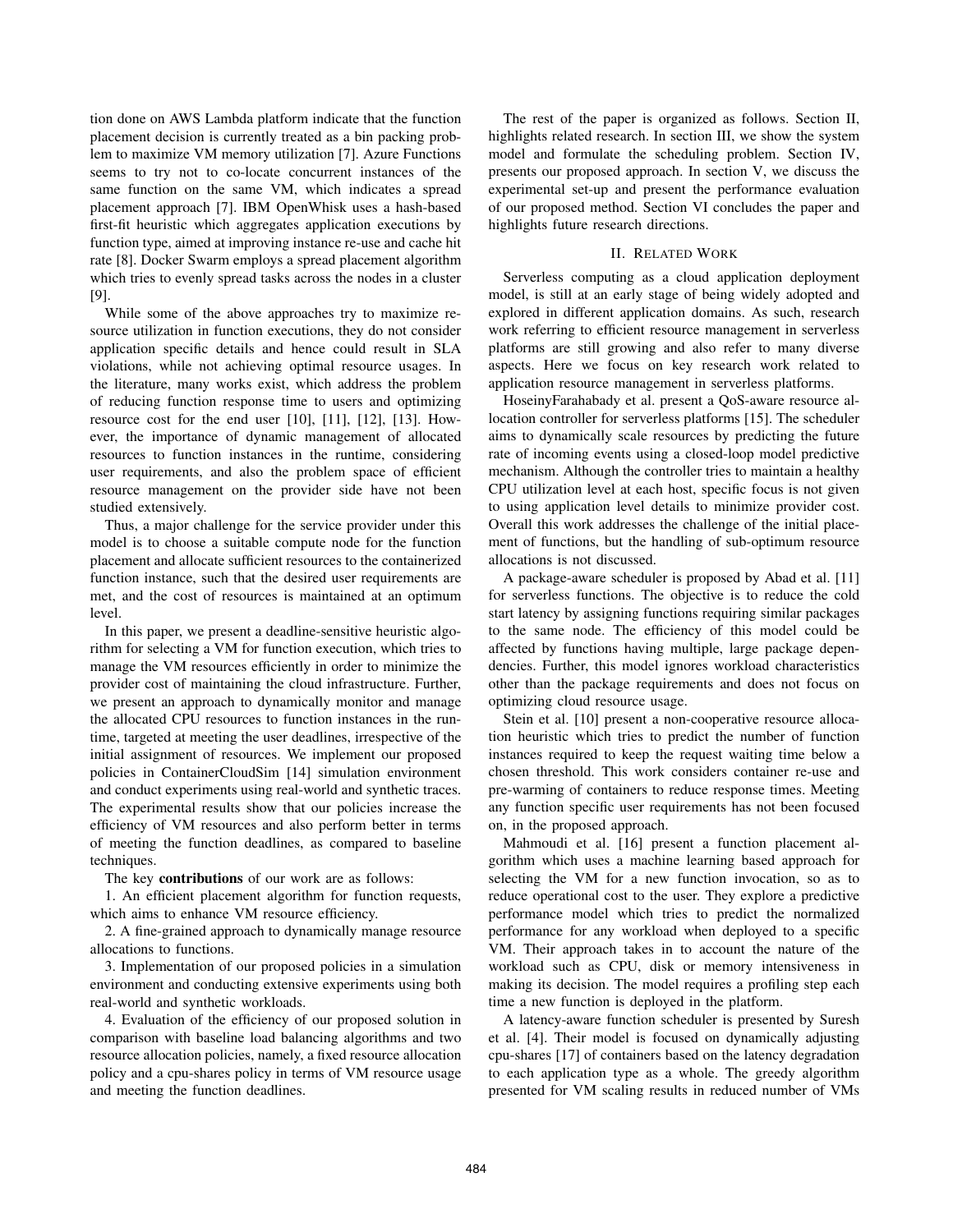TABLE I SUMMARY OF LITERATURE STUDY

| Work                            | <b>Application Model</b><br>Task(Single Function) DAG(Multiple functions) | <b>Deadline Awareness</b> | <b>Efficient VM</b> usage | <b>Dynamic Re-sizing</b> | <b>Dynamic Re-scheduling</b> |
|---------------------------------|---------------------------------------------------------------------------|---------------------------|---------------------------|--------------------------|------------------------------|
| HoseinyFarahabady et al. (2017) |                                                                           |                           |                           |                          |                              |
| Abad et al. (2018)              |                                                                           |                           |                           |                          |                              |
| Stein et al. (2018)             |                                                                           |                           |                           |                          |                              |
| Mahmoudi et al.(2019)           |                                                                           |                           |                           |                          |                              |
| Suresh et al. $(2019)$          |                                                                           |                           |                           |                          |                              |
| Kaffes et al. $(2019)$          |                                                                           |                           |                           |                          |                              |
| Singhvi et al. (2019)           |                                                                           |                           |                           |                          |                              |
| Das et al. (2020)               |                                                                           |                           |                           |                          |                              |
| Kim et al. (2020)               |                                                                           |                           |                           |                          |                              |
| Our proposed work               |                                                                           |                           |                           |                          |                              |

being used compared to spread placement approaches, but there is no specific focus on reducing partial VM usages. They achieve reduced latency degradation to applications via adjusting cpu-shares of containers. Since cpu-shares is a relative allocation of CPU to each container, the application performance largely depends on the co-located functions in a VM.

A core-granular scheduler for serverless environments is introduced by Kaffes et al. [18]. In this model, the scheduler assigns functions directly to individual cores aiming to eliminate overloading of cores and reducing co-located function interference. Consideration for any workload specific requirements is not observed in the proposed approach.

Singhvi et al. implement a low-latency serverless platform for DAG based applications [12]. The design entails a set of node clusters with semi-global schedulers, which follow deadline-aware function scheduling. Although a deadline is considered for initial function placement, the subsequent management of allocated resources to functions is not discussed.

Das et al. [13] propose a hybrid cloud scheduling framework for multi-function serverless applications. They suggest a greedy algorithm to decide the order and placement of each function in either the private or the public cloud. The objective is to minimize the cost of public cloud use for the consumer and to complete the execution of a batch of jobs within a specified deadline.

Kim et al. [19] propose a technique for CPU resource management for serverless worker processes based on the throttled time and the number of unprocessed functions in the queue of each worker. They try to reduce the function response time and increase the CPU utilization of the worker processes. They do not consider application level details or requirements in their load balancing policy and thus may not be responsive to specific user execution time limitations and achieving optimal resource usage levels.

A summary of the reviewed related works is presented in Table I, comparing them in terms of the focus on efficient VM resource usage, application deadline awareness, dynamic resource re-sizing and re-scheduling, and the application model. Although a few works discuss increasing the VM resource utilization levels in general, they are not specifically focused on reducing provider cost by making use of application level details and requirements.

In our work we present a comprehensive function placement algorithm which aims to manage VM resources efficiently and thereby reduce the underutilization of VMs by considering the function deadlines, in making the placement decision. We also propose an algorithm for the dynamic management of resource allocations to functions instances, in order to meet the application deadlines.

## III. SYSTEM MODEL AND PROBLEM FORMULATION

We present the serverless system model used in our work and formulate the problem of scheduling functions in VMs.

## *A. System Model*

We follow a similar approach to Apache OpenWhisk serverless platform [20] while designing the system model for evaluating our proposed approach to address the challenges mentioned above. Figure 1 illustrates the high-level system components involved in our model.

Function invocation requests created from user initiated events are received at the system controller. The controller contains the function placement logic which handles the load balancing responsibility in choosing a compute node for function execution. The VM monitor module constantly updates and retains meta data on the expected remaining VM runtimes



Fig. 1. System Model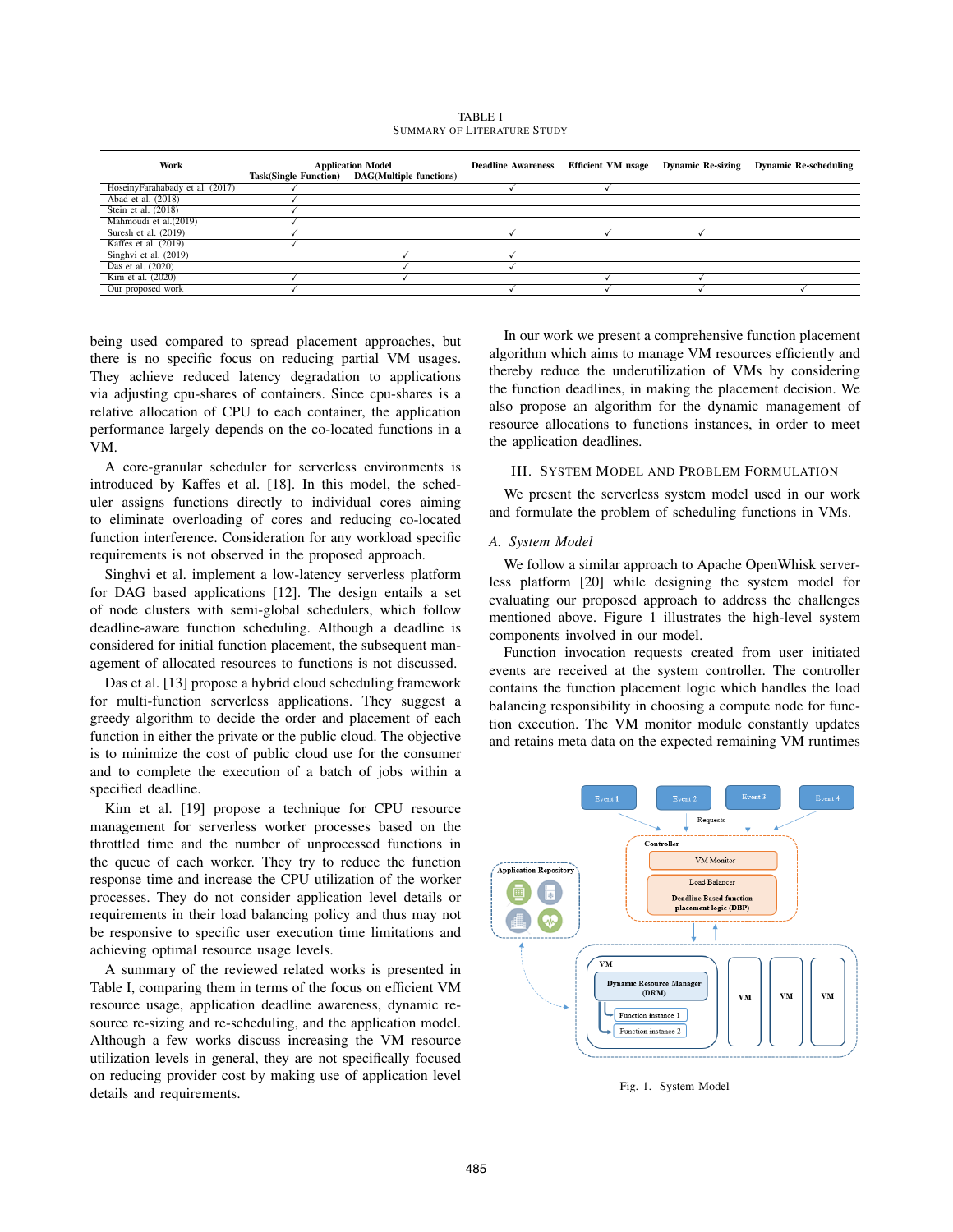and the functions in execution in each VM. This information is used by the load balancer in its decision making. Once a suitable node is selected, the requests are dispatched to the destination nodes.

A compute node represents an active VM available for task execution. An active VM would contain multiple concurrent functions in execution inside containers. A container with the required resource configurations is spawned for a new request execution. The VM loads the required runtime and the associated application code from the application repository, on to the launched container. As per our proposed approach, the Dynamic Resource Manager (DRM) module which is deployed on each VM, is responsible for monitoring the functions in runtime and handling dynamic resource re-provisioning to containers as applications approach their deadlines. It causes a dynamic update to a container's CPU resource limits until the task completes its execution. This module also enables eviction and re-scheduling of low priority task executions to avoid performance degradation in VMs due to resource contentions. Functions which were evicted are re-scheduled on a different node, by sending a new function invocation request to the controller where the function placement logic is called again to find a suitable compute node.

## *B. Problem Formulation*

Based on the system model, we now formulate the function scheduling problem to minimize the provider cost of VM resources usage, and to meet execution deadlines of the functions. For the scope of this work we consider an application to be composed of a single function and hence the terms "function" and "application" are used interchangeably. Table II summarizes the important notations and descriptions presented in this paper.

Given an instance of a serverless platform, let  $V =$  $\{v_1, v_2, \ldots, v_N\}$  be the set of VMs or compute nodes available for function execution, where  $N$  is the total number of VMs and  $v_j$ ,  $1 \leq j \leq N$  is the  $j^{th}$  VM. Each VM has available resource capacities defined by a two-dimensional vector: CPU and memory, represented as  $v_j^c$  and  $v_j^m$  respectively. Hence we have,  $v_j \leq v_j^c, v_j^m >$ . The total CPU capacity in a VM is determined as the product of the number of cores and the processing power of each core, denoted in Million Instructions Per Second (MIPS). The available free CPU and memory resources in VM,  $v_j$  at time t is denoted by,  $v_j^{ac}(t)$ and  $v_j^{am}(t)$  respectively.

Let  $R = \{r_1, r_2, ..., r_M\}$  be the sequence of function invocation requests received at the scheduler where M is the total number of requests and  $r_i$ ,  $1 \leq i \leq M$  is the  $i^{th}$  request. Each request carries five attributes, i.e.,  $r_i = \lt$  $r_i^{type}, \hat{r}_i^{priority}, r_i^{ta}, r_i^{\hat{d}}, r_i^m >$  where  $r_i^{type}$  represents the application ID of the function to be invoked,  $r_i^{priority}$  denotes the user requested priority level for the request *i*, and  $r_i^{ta}$ ,  $r_i^d$  and  $r_i^m$  are the time of arrival, specified deadline and the memory requirement of request  $i$  respectively. We assume the initial CPU allocation  $r_i^c$ , to the containerized function instance, to be done in proportion to the requested memory, adopting AWS

TABLE II DEFINITION OF SYMBOLS

| Symbol                                                                                                                                                                                                           | <b>Definition</b>                                                     |  |  |  |
|------------------------------------------------------------------------------------------------------------------------------------------------------------------------------------------------------------------|-----------------------------------------------------------------------|--|--|--|
| $\boldsymbol{v}$                                                                                                                                                                                                 | A VM or compute node available for function execution                 |  |  |  |
| N                                                                                                                                                                                                                | The total number of available VMs                                     |  |  |  |
| $\delta$                                                                                                                                                                                                         | The index set of all the available VMs, $\delta = \{1, 2, 3, , N\}$   |  |  |  |
| М                                                                                                                                                                                                                | The total number of function invocation requests                      |  |  |  |
| $\boldsymbol{r}$                                                                                                                                                                                                 | Function invocation request                                           |  |  |  |
| $r_i^{type}$                                                                                                                                                                                                     | Type of the function to be invoked by $i^{th}$ request, $r_i$         |  |  |  |
|                                                                                                                                                                                                                  | Requested priority level for the execution of $i^{th}$ request, $r_i$ |  |  |  |
|                                                                                                                                                                                                                  | Time of arrival of $i^{th}$ request, $r_i$                            |  |  |  |
|                                                                                                                                                                                                                  | Deadline for $i^{th}$ request, $r_i$                                  |  |  |  |
|                                                                                                                                                                                                                  | Memory requirement for $i^{th}$ request, $r_i$                        |  |  |  |
|                                                                                                                                                                                                                  | Initial CPU allocation for $i^{th}$ request, $r_i$                    |  |  |  |
|                                                                                                                                                                                                                  | The CPU allocation for $i^{th}$ request, $r_i$ at time t              |  |  |  |
|                                                                                                                                                                                                                  | The waiting time for scheduling $i^{th}$ request, $r_i$               |  |  |  |
|                                                                                                                                                                                                                  | Total processing time of $i^{th}$ request, $r_i$                      |  |  |  |
|                                                                                                                                                                                                                  | Total memory capacity of $i^{th}$ VM, $v_i$                           |  |  |  |
| $r_i^{priority} \ \begin{matrix} r_i^{ta} & r_i^{ta} \ r_i^{ta} & r_i^{ta} \ r_i^{ra} & r_i^{ra} \ r_i^{uc}(t) & r_i^{uc} \ r_i^{uc}(t) & r_i^{pv} \ r_i^{p} & v_j^{n} \ v_j^{ca}(t) & v_j^{am}(t) \end{matrix}$ | Total CPU capacity of $j^{th}$ VM, $v_j$                              |  |  |  |
|                                                                                                                                                                                                                  | Available free memory in $j^{th}$ VM, $v_j$ at time t                 |  |  |  |
| $v_i^{ac}(t)$                                                                                                                                                                                                    | Available free CPU capacity in $i^{th}$ VM, $v_i$ at time t           |  |  |  |

Lambda's initial resource allocation policy [2] (i.e. if  $r_i^m$  is the requested memory and  $v_j^m$  and  $v_j^c$  are the total memory and CPU capacities of the VM, the allocated CPU capacity is  $(r_i^m/v_j^m) * v_j^c$ ). Since we dynamically update CPU allocations to the function instances in the runtime, we use the notation  $r_i^{uc}(t)$  to denote the updated CPU allocation to request  $r_i$ subsequently in time  $t$ .

Now the challenge at hand is to decide the mapping of a request execution to an available VM where the application would start its execution inside a container with access to assigned resources, and to manage resource allocations to its containerized instance throughout the life time.

$$
Scheduling = \{r_i \to v_j\} \tag{1}
$$

Function scheduling and resource allocation would be subject to the following constraints.

*VM resource capacity constraints*: A VM is chosen for function execution only if the requested memory and the initial CPU allocation requirements for a function execution do not exceed the available free memory and CPU capacities of the VM at time  $t$ , i.e.,

$$
r_i^m \le v_j^{am}(t) \tag{2}
$$

$$
r_i^c \le v_j^{ac}(t) \tag{3}
$$

We identify the VM's available memory and CPU resource levels as follows:

$$
v_j^{am}(t) = v_j^m - \sum_{i=1}^M u_{ij}(t) r_i^m(t)
$$
 (4)

$$
v_j^{ac}(t) = v_j^c - \sum_{i=1}^M u_{ij}(t) r_i^{uc}(t)
$$
\n(5)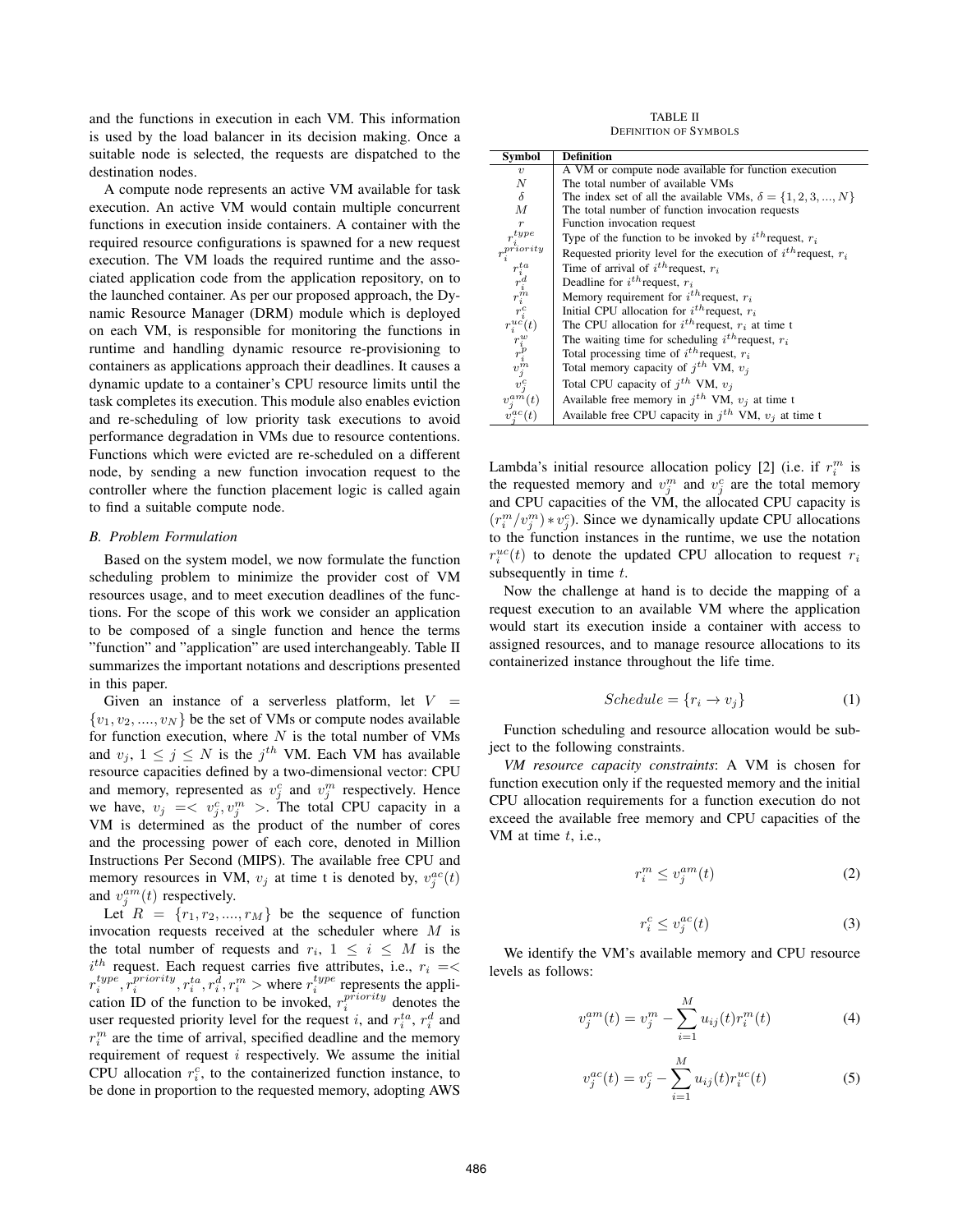where we define a binary variable  $u_{ij}$  to indicate whether request *i* is currently placed in  $v_j$  or not, i.e.,  $\forall j \in \delta$ , we have;

$$
u_{ij}(t) = \begin{cases} 1, & \text{if request } i \text{ is being executed in } v_j \text{ at time } t \\ 0, & \text{otherwise} \end{cases}
$$

The time  $t$  in the above expressions: (2), (3), (4), (5) and (6) refers to the request arrival time i.e.,  $r_i^{ta}$ .

Overall, the primary focus of this study is to minimize the provider expenses of running serverless applications by efficiently utilizing resources in VMs, while also minimizing the violation of user requirements of function execution.

In our work, we assume all the compute nodes to be homogeneous, and thereby the combined uptimes of all the VMs is representative of the provider's opportunity cost of utilizing the same resources for revenue generation from other services. Thus, we formulate the optimization problem for resource-efficient function scheduling as follows:

$$
Minimize: T = \sum_{j=1}^{N} t_j
$$
  
s.t. : (2), (3) (7)

where  $t_j$  is the sum of the active periods of  $j^{th}$  VM over the course of the experiment and  $T$  is the summation of the active periods of all the VMs used in the experiment. A VM is considered to be active when at least one container is running in it. We assume that VMs are available on-demand without additional start-up delays. Primarily, our proposed function placement logic contributes towards realizing this objective.

We also formulate the objective of minimizing user deadline violations as follows:

$$
Minimize: Z = \sum_{i=1}^{M} x_i
$$
  
s.t. : (2), (3) (8)

where we define a binary variable  $x_i$  to indicate whether request  $r_i$  violates its deadline or not, i.e.,  $\forall i \in M$ , we have;

$$
x_i = \begin{cases} 1, & \text{if } r_i^w + r_i^p > r_i^d \\ 0, & \text{otherwise} \end{cases}
$$
 (9)

where  $r_i^w$  is the waiting time for function scheduling,  $r_i^p$ is the processing time,  $r_i^d$  is the user specified deadline and  $Z$  is the total number of deadline violations. The deadline for a function indicates the expected maximum time to finish execution from the request arrival time. Our approach of dynamic resource management mainly contributes towards meeting the objective of deadline satisfaction.

## IV. PROPOSED ALGORITHMS

We propose a heuristic algorithm for the resource efficient placement of functions, and a dynamic resource alteration algorithm to solve resource contentions in VMs in the runtime and to meet user specified deadline constraints.

#### *A. Function Placement Algorithm*

(6)

The proposed heuristic function placement algorithm (Algorithm 1) follows a deadline sensitive function aggregation policy. The algorithm aims to align the runtimes of functions executing in a particular VM, such that the underutilization of VM resources is minimized, allowing the instance to be released after experiencing high utilization during its active life time.

We maintain a list of the existing active VMs  $(VMList)$ in the ascending order of the remaining time each of them are expected to run, depending on the functions already in execution and their stated deadlines. The remaining time to deadline  $r_i^{\Delta t}(t)$ , for request  $r_i$  at time t is expressed as follows:

$$
r_i^{\Delta t}(t) = r_i^{ta} + r_i^d - t \tag{10}
$$

|     | Algorithm 1 Deadline Based Function Placement (DBP)         |
|-----|-------------------------------------------------------------|
|     | Algorithm                                                   |
|     | Input: The function invocation request $r_i$ ,<br>$r_i = $  |
|     | Input: The list of active VMs sorted in the ascending order |
|     | of the expected remaining runtimes, VMList                  |
|     | Output: VM selected for function execution, $v_s$           |
| 1:  | <b>procedure</b> PROCESSVMSELECTION( $r_i$ )                |
| 2:  | $r_i^{\Delta t}(t) \leftarrow$ Time to deadline for $r_i$   |
| 3:  | $CPU_{max} \leftarrow 0$                                    |
| 4:  | for each VM $v_j$ in $VMList$ do                            |
| 5:  | if $r_i$ is a request for re-scheduling then                |
| 6:  | if $v_i = r_i.GetOldVm$ then                                |
| 7:  | continue                                                    |
| 8:  | $v_j^{\Delta t}(t) \leftarrow v_j.GetRemainingRunTime$      |
| 9:  | $v_i^{util}(t) \leftarrow v_j.GetCPUUtilization$            |
| 10: | Placement of $r_i$ in $v_j$ satisfies resource<br>if        |
|     | capacity constraint and $v_j^{util}(t) < v^{util_T}$ then   |
| 11: | $v_{temp} \leftarrow v_j$                                   |
| 12: | <b>if</b> $v_j^{\Delta t}(t) \geq r_i^{\Delta t}(t)$ then   |
| 13: | if $r_i^{priority} = Low$ then                              |
| 14: | $v_s \leftarrow v_j$                                        |
| 15: | break                                                       |
| 16: | else                                                        |
| 17: | if $v_j^{ac}(t) > CPU_{max}$ then                           |
| 18: | $\tilde{C}PU_{max} \leftarrow v_i^{ac}$                     |
| 19: | $v_s \leftarrow v_i$                                        |
| 20: | if $v_s$ = null then                                        |
| 21: | if $v_{temp}! = null$ then                                  |
| 22: | $v_s \leftarrow v_{temp}$                                   |
| 23: | return $v_s$                                                |
| 24: | else                                                        |
| 25: | Add a new VM, vmNew to the active pool                      |
| 26: | $v_s \leftarrow v mNew$                                     |
| 27: | return $v_s$                                                |
| 28: | else                                                        |
| 29: | return $v_s$                                                |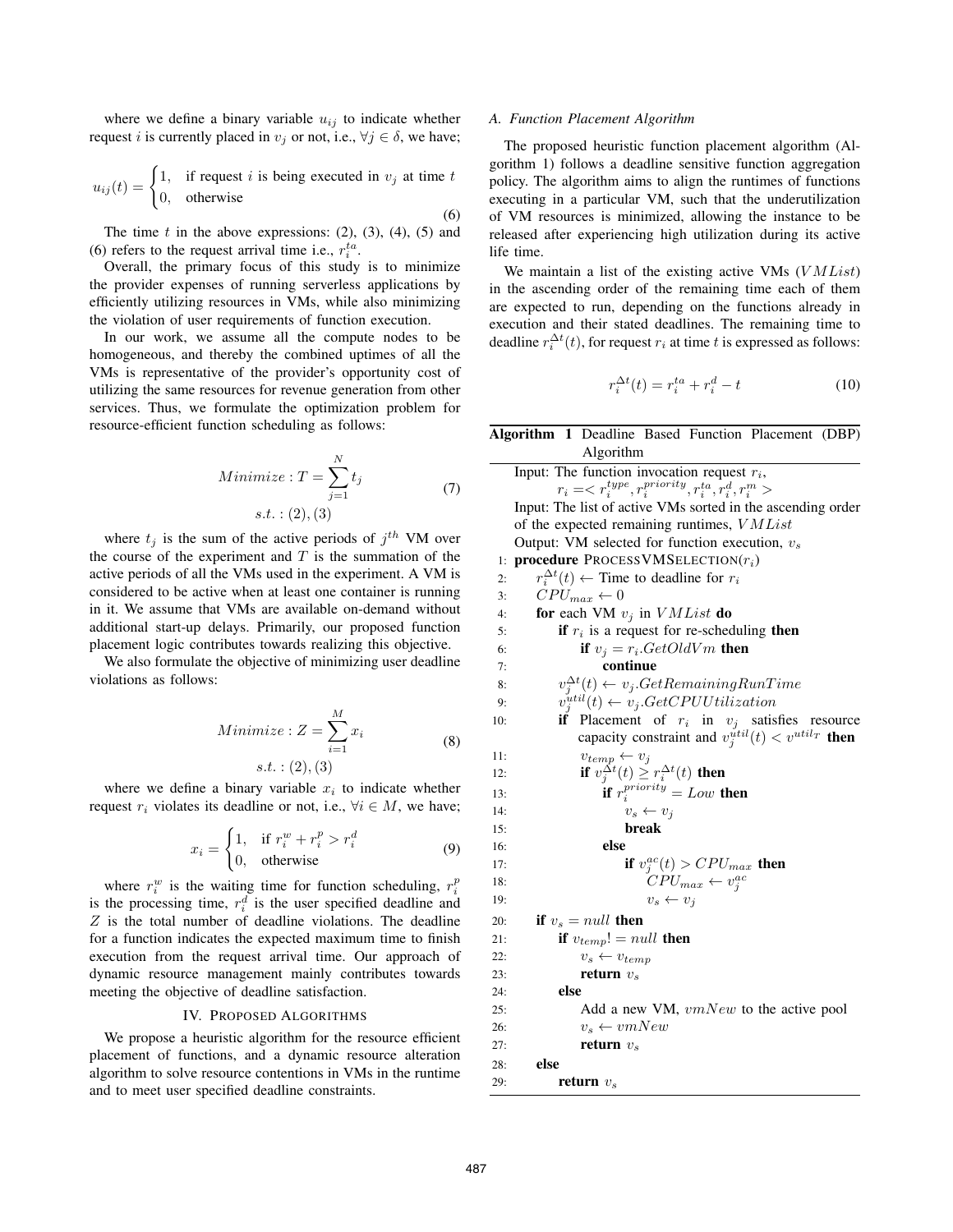where  $r_i^{ta}$  is the arrival time and  $r_i^d$  is the deadline, of request  $r_i$  respectively. We assume, that the longest of the remaining times to deadlines of the current functions running in a VM to be an approximation of its expected remaining runtime. The  $VMList$  is updated whenever a new request is allocated to a VM or a function completes its execution.

When a new function invocation request  $(r<sub>i</sub>)$  arrives at the controller, its time to deadline is calculated (line 2). Next the algorithm starts its iteration over the sorted list of active VMs. While we aim to maintain high VM utilization levels with the provider, for the set of active VMs at all times, we also try to avoid potential performance degradation caused by CPU contentions arising with resource overloading. Therefore, apart from the availability of sufficient free resources, a VM,  $v_i$  is considered for function placement only if its current CPU utilization,  $v_j^{util}(t)$  is below a defined CPU utilization threshold  $v^{util_T}$  (line 10). If these requirements are met, this VM is chosen for execution if the expected remaining time of the VM is greater than the time to deadline of the request and the request bears a low level of priority (line 12-15). In case  $r_i$  is a high priority request, we choose the VM with the highest free CPU resources out of the VMs having higher remaining runtime than the time to deadline for  $r_i$  (line 17-19). We assume each request to be accompanied with either a high or low priority level and the high priority requests to have a tighter deadline than requests with low priority. Assigning a high priority request to a relatively less congested VM gives a better opportunity to dynamically monitor and increment the allocated CPU resources to the request in the runtime, if needed. It could be that none of the active VMs with sufficient free resources have the required remaining active time. In that case we choose the VM with the highest remaining active time. This ensures that the increase to the expected runtime of the chosen VM by the new function execution will be minimum (line 21-23). In case  $r_i$  is a request for re-scheduling, we avoid assigning the request to the same node it was previously being executed in (line 5-7). If none of the active VMs have sufficient free capacity for the function execution, a new free VM is added to the pool (line 25-27).

Once a VM is selected, the request  $r_i$  is forwarded to the selected compute node  $v<sub>s</sub>$  for execution, where a new container with the requested resources is created and the function execution is initiated. Assuming the total number of VMs to be  $n$ , the worst case time complexity of Algorithm 1 for selecting a worker node, is  $O(n)$ .

#### *B. Dynamic Resource Alteration (DRA) Algorithm*

The proposed *Dynamic Resource Alteration* (DRA) algorithm (Algorithm 2) aims to alter the resource allocations to function instances approaching the deadline during runtime. The algorithm also efficiently manages resource contentions in the VMs by evicting suitable recently started tasks from constrained nodes to nodes with sufficient free resources.

The algorithm is executed by the VMs each time a task reaches a certain percentage of the task's time to deadline from the arrival time, denoted by  $d_{check}$ . We decide this

| Algorithm 2 Dynamic Resource Alteration (DRA) Algorithm                     |
|-----------------------------------------------------------------------------|
| Input: The function invocation request $r_i$                                |
| Input: Current VM, $v_j$ and current container, $c_{ij}$ of $r_i$           |
| Input: The list of requests in execution in $v_j$ sorted by                 |
| time to deadline in descending order, $r_{list}$                            |
| 1: <b>procedure</b> PROCESSRESOURCEALTERATION $(r_i)$                       |
| $v_i^{util}(t) \leftarrow v_j.GetCPUUtilization$<br>2:                      |
| if $v_i^{util}(t) \ge v^{util_T}$ or $c_{ij}$ has reached its max CPU<br>3: |
| allocation then                                                             |
| return Failure<br>4:                                                        |
| else<br>5:                                                                  |
| $c_{ij}.UpdateResource(CPU)$<br>6:                                          |
| $v_j^{util} \leftarrow v_j.GetUpdatedUtilization$<br>7:                     |
| if $v_i^{util} \geq v_i^{util}$ then<br>8:                                  |
| for each request r in $r_{list}$ do<br>9:                                   |
| <b>if</b> $r$ satisfies re-scheduling criteria<br>10:                       |
| $(12)$ then                                                                 |
| $c_r \leftarrow r. container$<br>11:                                        |
| Re-schedule request $r$<br>12:                                              |
| Destroy $c_r$<br>13:                                                        |
| $v_j^{util} \leftarrow v_j.GetUpdatedUtilization$<br>14:                    |
| if $v_j^{util} < v^{util_T}$ then<br>15:                                    |
| break<br>16:                                                                |

checkpoint based on the level of priority requested by each request on arrival (for example, a high priority request would have a better opportunity of meeting the deadline from a lower  $d_{check}$  value). At this point, if the function is still in execution, the initially allocated upper limit of CPU processing power to the container is incremented, provided that the underlying VM's CPU utilization level is below  $v^{util_T}$  and the container has not reached its maximum CPU allocation (line 3-6). We assume the maximum CPU power allocated to a container to be equal to that of one full vCPU core. Here we use the concept of cpu-quota and cpu-period enabled in Linux Kernel's Completely Fair Scheduler (CFS) [21], in setting and updating the CPU upper limits of the container. The cpu-quota value sets the number of microseconds per cpuperiod that the container's access to CPU resources is limited to, before it is throttled [17]. Thus this acts as an effective ceiling and a hard limit for CPU resources allocated to a container. This is in contrast to the concept of cpu-shares used in [4], which adjusts the relative weight of CPU resources accessible to a container when co-located with other containers [17]. Container orchestration technologies allow updating the container resource configurations in the runtime [22]. During the evaluation of this approach, we conduct experiments while varying the  $d_{check}$  value and the cpu-quota increment values with the request priority levels.

After each resource update, the VM is checked for resource overloading (line 8). In the presence of resource overloading and performance interference as a result, the algorithm proceeds to efficiently evict some of the most recently scheduled tasks, scheduling them on another suitable node with sufficient free resources (line 9-12). Task eviction is undertaken only if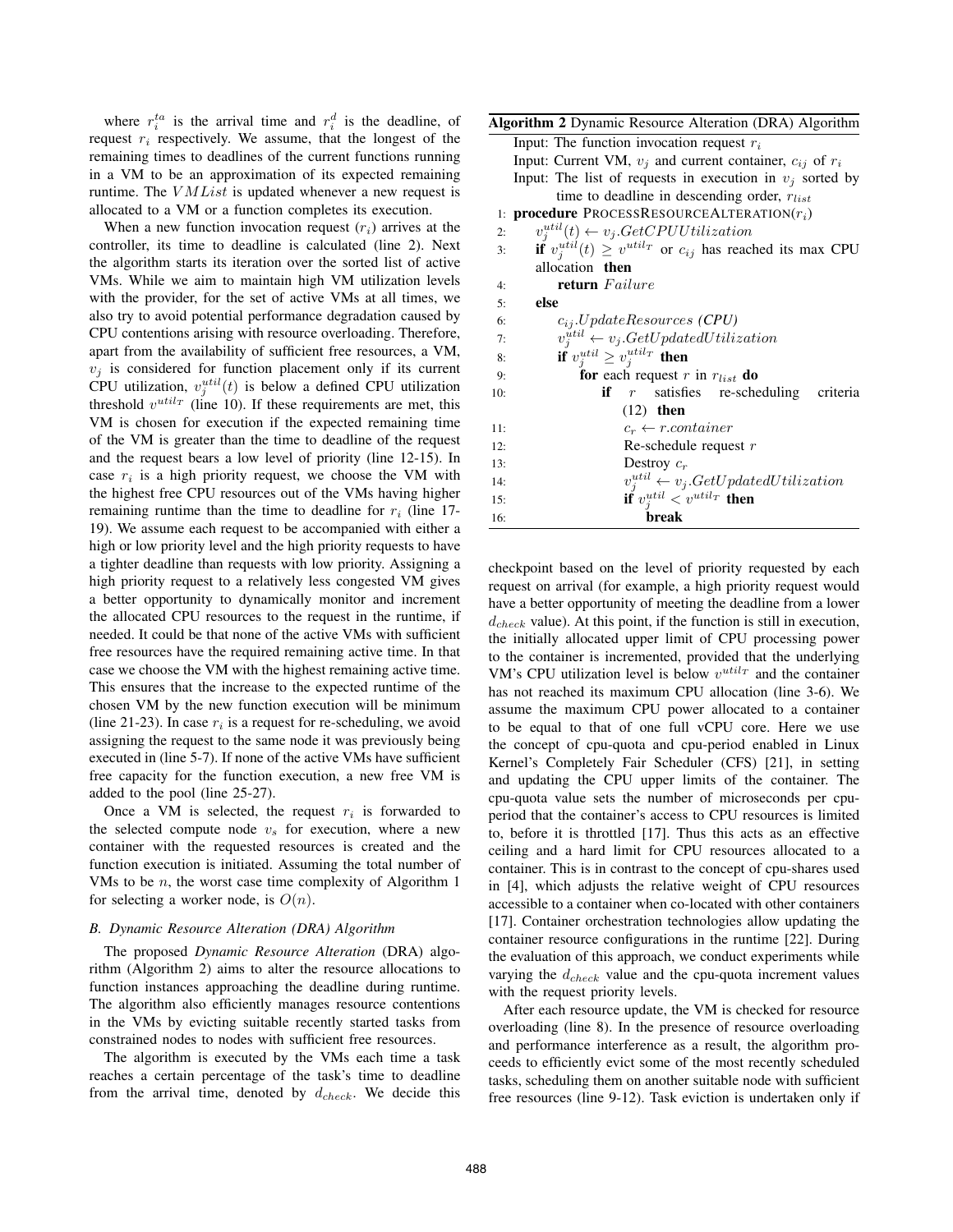the re-scheduling cost satisfies criteria (12) below. The rescheduling cost  $r_i^{cost}$  at time t for the  $i^{th}$  request is defined by the time spent from arrival of  $r_i$  and the waiting time for function re-scheduling  $r_i^w$ , i.e.,

$$
r_i^{cost}(t) = t - r_i^{ta} + r_i^w \tag{11}
$$

$$
r_i^{cost}(t) \le r_i^d \times r^{evict_T} \tag{12}
$$

where  $r_i^d$  is the task deadline and  $r^{evict}$  is a defined threshold for function eviction. This eviction policy ensures that the task execution loss is minimized and the evicted task has sufficient re-scheduling time until its deadline. Once a task is chosen for eviction, its running container is destroyed, freeing up resources in the constrained node. Re-scheduling of a task follows the function placement algorithm (Algorithm 1), by sending a function placement request to the controller. A node continuously monitors each function and employs the DRA algorithm, each time the time to deadline approaches the defined checkpoint. The process continues until the function finishes its execution or its container occupies a full vCPU core, which is assumed to be the maximum allocated CPU capacity for a function instance.

If  $v_j$ , the current VM of  $r_i$ , has r number of requests already in execution, under the worst case scenario, Algorithm 2 has a linear time complexity of  $O(r)$ .

## V. PERFORMANCE EVALUATION

To evaluate the performance of our algorithms, we simulate a serverless computing environment using ContainerCloudSim [14] simulator. It is a simulation toolkit developed for modeling containerized cloud infrastructures. ContainerCloudSim is built on top of CloudSim [23] simulator which is widely used in evaluating resource management and scheduling techniques in cloud environments. We extended the simulator by implementing the Dynamic Resource Manager and VM Monitor modules as described in section III, to include our scheduling and dynamic resource management policies.

#### *A. Baselines*

We compare our function placement policy with the following baseline scheduling policies:

Round Robin (RR): This method tries to equally balance the load among the VMs by sending successive function requests to different VMs in a cyclic manner

Random Placement (RP): Function requests are randomly distributed among the VMs

Bin packing First-Fit (BPFF): Each request is directed to the first VM which satisfies the resource requirements of the request out of the active VMs, similar to AWS Lambda's function placement policy [7], packing the requests within a fewer VMs as possible.

Further, we compare our Dynamic Resource Alteration (DRA) technique with the following techniques:

Fixed Resource Allocation (FRA): The cpu-quota allocation to each container is done in proportion to the requested container memory and this CPU upper limit is maintained throughout the application lifetime, similar to the policy used in AWS Lambda serverless platform [7], [2].

OpenWhisk Resource Allocation (OW): OpenWhisk [20] sets the cpu-shares for each container proportional to the requested memory for each function, as mentioned in [4]. Cpu-shares indicates the relative weight given to a container in terms of the proportion of CPU time it is given access to when CPU resources are limited [17].

### *B. Experimental Set-up*

We simulate a serverless computing environment with a cluster of VMs, each with four vCPU cores and 3 GB of memory. We follow the CPU configuration of Intel E5-2666 (2.9 GHZ), identified as one of the machine configurations seen in AWS Lambda infrastructure [7]. Since Container-CloudSim identifies processor capacity in terms of MIPS (Million Instructions Per Second), we refer to CISCO's industry benchmark [24] in converting GHz values to MIPS (2.9 GHz  $\rightarrow$  11600 MIPS). We design experiments using cluster sizes of 12, 25 and 40 VMs each for three load levels of 4x, 8x and 16x requests per second, respectively. We use fixed time durations of 500 ms and 20 ms respectively as the container set-up delay and function scheduling delay in all the simulations. Variations and the impact of container start-up delay is not considered a part of this study. The VM CPU utilization threshold  $(v^{util_T})$ is kept at 85% referring [25] and the threshold for function eviction  $(r^{evict_T})$  is maintained at 20% in our experiments.

Experimental Workloads: We employ a number of synthetic and real-world traces to evaluate our proposed algorithms. The synthetic workloads enable us to observe the behavior of the system, while maintaining a constant request arrival rate at a time, and varying the rates across workloads. Under both the real and synthetic workloads, a request received at the controller consists of the id of the application to be invoked, the level of priority requested for the application execution, the requested container memory size and a user specified deadline parameter associated with each priority level. The deadline is the incremental value derived by increasing the average execution time of each application by a certain percentage. We use two levels of priority as high and low in our experiments, where the high priority requests are associated with a tighter deadline and the low priority requests with a more relaxed deadline.

We create a workload with real-world arrival patterns using trace snippets from Wikipedia [26] and Azure function traces [27]. We extract the set of single function applications from the Azure data set, and refer to the attributes of average container memory size and average execution times (we only consider applications with execution times exceeding 1 second in this study), coupled with the fluctuation of request arrival patterns from Wikipedia traces. We used the arrival patterns from Wikipedia traces since the Azure data set does not contain details of request arrival times. These traces drive the load for 140 application types with a peak load of 16x requests per second, and we run the experiments spanning for a period of one hour, using a cluster of 25 VMs.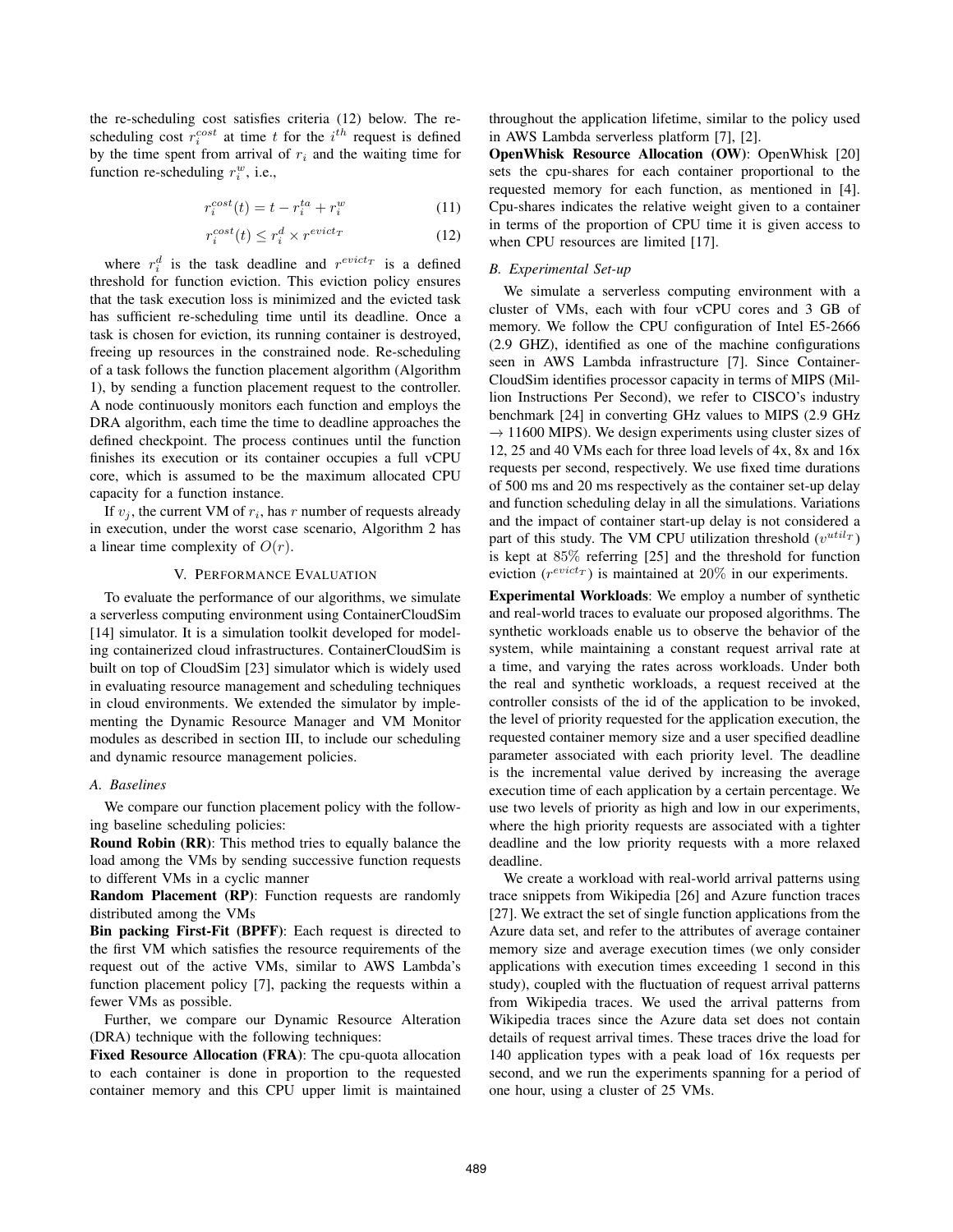Each synthetic workload consists of four synthetic traces which are created with requests arriving for four application types and run in parallel. Average application execution times and requested container memory sizes are generated randomly to be in the range of 1-50 seconds and between 128 - 512 MB in 64 MB increments, respectively. We conduct a series of experiments with multiple synthetic workloads created by varying the request deadline percentages for each priority level, and the arrival rates. In each workload, the inter arrival time of the function invocation requests is modeled using Poisson distribution as in [12], adjusting the Poisson mean to demonstrate different application load levels. A set of experiments are carried out for each workload, adjusting the different system parameters of the task deadline checkpoints  $(d_{check})$  and cpu-quota increment values. At each experiment, we run the workload for a period of approximately 5 minutes in the simulation environment described above.

Performance Metrics: In all the experiments, we observe the performance metrics mentioned below.

1. Total VM uptime during the simulation time. Since we are considering a homogeneous resource environment in our experiments, VM uptime is used as a proxy for the function execution cost efficiency to the provider - we measure the intermittent VM uptimes and add them for all the VMs in the cluster.

2. Percentage of requests meeting the deadline - The number of requests finishing on or before the specified deadline as a percentage of the total number of requests.

### *C. Results and Analysis*

We carry out performance evaluation in two steps for each of the experimental scenarios.

1. We run the experiments with our DBP algorithm (Algorithm 1) for the initial placement of functions and the DRA algorithm (Algorithm 2) for dynamically managing CPU resource allocations. The results are compared with the baseline schedulers: RR, RP and BPFF for load balancing, also coupled with the DRA algorithm for dynamic resource management.

2. The performance of our DBP algorithm for load balancing accompanied with the fine-grained DRA policy is evaluated with a Fixed Resource Allocation (FRA) policy and a cpu-shares policy similar to that adopted by OpenWhisk (OW).

We now discuss the results, primarily in terms of the efficiency in consuming the cloud resources and the level of satisfying the SLA requirements (meeting the function deadlines in this case) of the user.

Evaluation of resource efficiency: The efficient use of cloud resources is evaluated in terms of the total uptime of all the VMs used in each of the scenarios with different load levels of the incoming requests. The total time a cloud provider dedicates its resources for serverless function scheduling could be directly related to the cost incurred by the provider as means of the revenue lost during the same period by rendering other services using those resources. Figure 2 and Figure 3 present results of the resource efficiency study done using the



Fig. 2. VM uptime comparison for the different load balancing algorithms when requests have tighter deadlines at both priority levels (a)  $d_{check}$  at 65% and 85%, cpu-quota increment at 20% and 40% (b)  $d_{check}$  at 55% and 75%, cpu-quota increment at 40% and 60%



Fig. 3. VM uptime comparison for the different load balancing algorithms when requests have relaxed deadlines at both priority levels (a)  $\ddot{d}_{check}$  at 65% and 85%, cpu-quota increment at 20% and 40% (b)  $d_{check}$  at 55% and 75%, cpu-quota increment at 40% and 60%

synthetic workloads. Here we compare the VM uptimes using the DBP algorithm with the baseline schedulers under different scenarios, with dynamic provisioning of CPU resources and re-scheduling. Figure 2 depicts results under different load conditions when the incoming function execution requests have tighter deadlines (an increment of 5% and 15% over the average execution time for high and low priority requests respectively), while Figure 3 shows results for the same workload with relatively relaxed deadlines (an increment of 10% and 20% over the average execution time for high and low priority requests respectively). The results show that the DBP method is able to achieve a high resource efficiency similar to the BPFF heuristic, while the RP and RR schedulers show significantly higher resource usage levels and hence, lesser efficiency. We do experiments varying the time point of CPU re-provisioning  $(d_{check})$  for the high and low priority requests, from 65% and 85% of remaining time to deadline (Figure 2(a) ) to 55% and 75% (Figure 2(b) ). We also incorporate two levels of CPU re-provisioning, changing the incremental cpuquota/cpu-period value for each of the priority levels from 20% and 40% to 40% and 60% of CPU time of a vCPU core, for the same two scenarios. Results show that as we vary these system parameters to identify resource contentions faster and resort to better resource alterations (earlier checks for CPU re-provisioning and higher CPU quota increments), the overall VM uptimes decrease slightly, yielding better results. It is noticeable that the longer a varying load level prevails, the higher the distinction of resource efficiency between a random or a spread placement method, as compared to an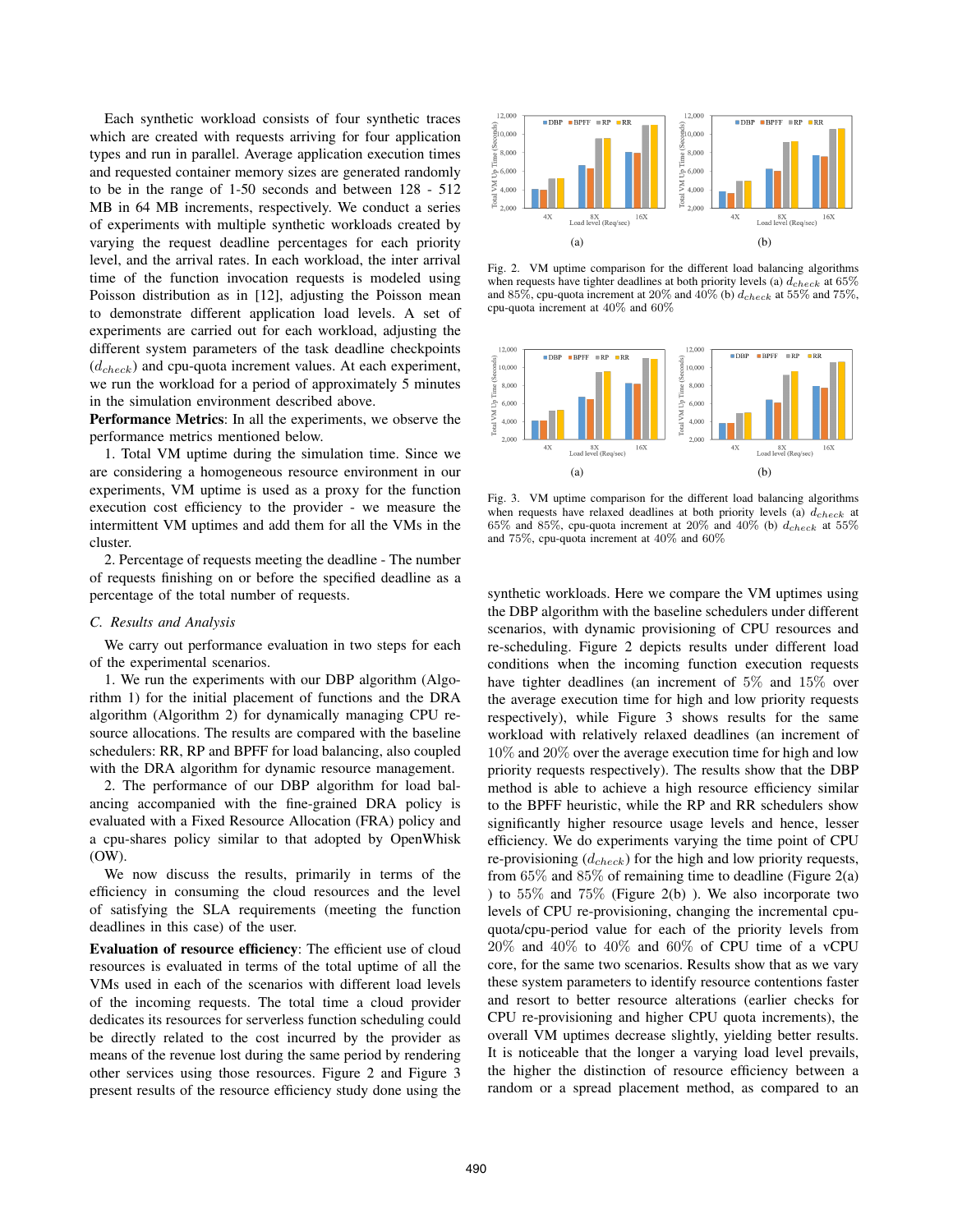

Fig. 4. VM uptime comparison for the different load balancing algorithms using real-world traces (a)  $d_{check}$  at 65% and 85%, cpu-quota increment at 20% and 40% (b)  $d_{check}$  at 55% and 75%, cpu-quota increment at 40% and 60%

efficient bin-packing method. This is further emphasized by the experimental results from real-world traces, shown in Figure 4, where the VM uptimes recorded when using RR and RP algorithms are approximately 3 times that from DBP and BPFF algorithms.

Evaluation of deadline requirements: Evaluation of application/user SLA requirements is done by taking the percentage of functions meeting the set deadline. The results discussed here are from the same set of experiments described in the above section, for both the synthetic and real-world traces. As shown in Figure 5 and Figure 6, in all the scenarios with dynamic resource provisioning and re-scheduling, it is evident that the RP and RR load balancing algorithms are able to show higher levels of meeting deadlines. This is because they have a better opportunity of dynamically provisioning CPU resources to functions approaching their deadlines as required, since the initial function placement tends to happen in VMs with more free resources. Despite having relatively lower deadline met percentages, the DBP method is able to maintain a low level of deadline violations while also reducing the provider cost by the efficient use of cloud resources as discussed in the previous section. This is because the DBP algorithm considers the deadline priority level of the request in choosing a VM with either higher or lower free CPU quota levels. In general, the BPFF heuristic shows poor performance with higher deadline violations since it always tries to pack the function executions to a minimum number of VMs and hence show lesser flexibility in the ability to face resource contentions in the runtime. When compared with BPFF, DBP



Fig. 5. Comparison of the percentage of requests meeting the deadline for the different load balancing algorithms when requests have tighter deadlines at both priority levels (a)  $\bar{d}_{check}$  at 65% and 85%, cpu-quota increment at  $20\%$  and  $40\%$  (b)  $d_{check}$  at  $55\%$  and  $75\%$ , cpu-quota increment at  $40\%$ and 60%



Fig. 6. Comparison of the percentage of requests meeting the deadline for the different load balancing algorithms when requests have relaxed deadlines at both priority levels (a)  $d_{check}$  at 65% and 85%, cpu-quota increment at  $20\%$  and  $40\%$  (b)  $d_{check}$  at 55% and 75%, cpu-quota increment at  $40\%$ and 60%



Fig. 7. Comparison of the percentage of requests meeting the deadline for the different load balancing algorithms using real-world traces (a)  $d_{check}$  at  $65\%$  and  $85\%$ , cpu-quota increment at  $20\%$  and  $40\%$  (b)  $d_{check}$  at  $55\%$ and 75%, cpu-quota increment at 40% and 60%



Fig. 8. Comparison of the percentage of requests meeting the deadline under different resource management methods

performs better, when function deadlines are tighter as well. As the load level increases to 16 requests/second, a slight increase in deadline violations is seen in all the scenarios. The results also show that dynamic resource provisioning and rescheduling is better able to improve SLA violations when the VM CPU contentions are addressed early and with higher CPU quota increments (Figure 5(a) Vs. 5(b) and Figure 6(a) Vs. 6(b)). Figure 7 shows results from the workload created from real-world traces. The ability of DBP algorithm to maintain a higher level of deadline satisfaction compared to the BPFF algorithm, when the load level varies, is clearly observed here.

Figure 8 shows the performance of our load balancing approach of DBP with dynamic resource alteration (DRA), compared with a fixed CPU allocation policy (FRA) and a proportional cpu-shares policy (OW), both using BPFF as the load balancing method. It is seen that sub-optimal initial resource allocations and CPU performance variations in the runtime result in higher deadline violations under the fixed CPU allocation method. Under the cpu-shares policy,